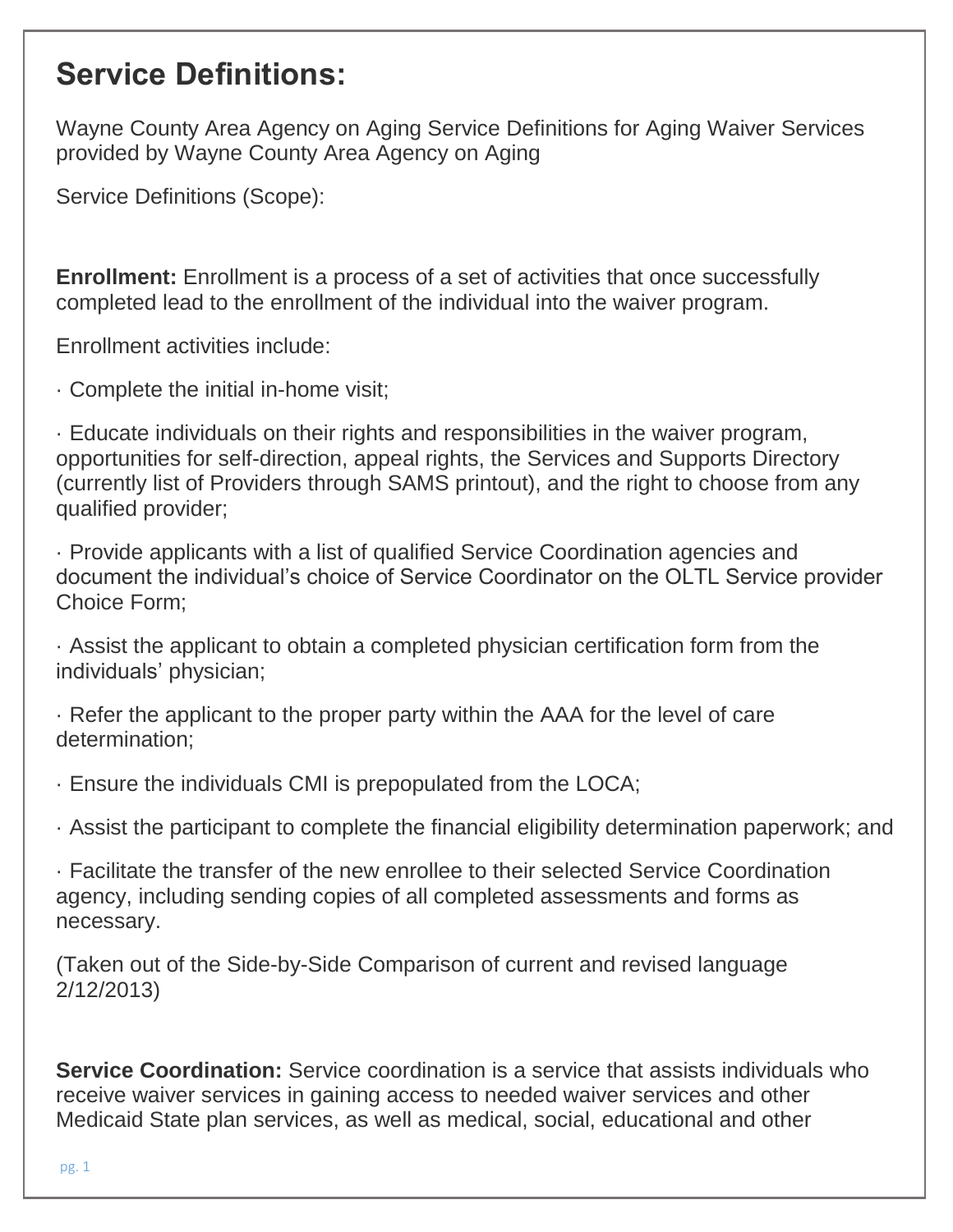services regardless of the funding source. Service Coordination is working with the participant whenever possible to identify, coordinate, and facilitate all necessary services. Service coordination also includes completion of needs assessment, advocacy, arranging for services from local resources, and coordination of services so a participant can realize his/her identified goals for living independently in the community. The Service Coordinator will help the individual and the individual's family determine what services are available and which services are appropriate.

• Activities of a Service Coordinator include:

· performing level of care re-evaluations annually, or more frequently, if needed;

· maintaining current documentation of the participant's eligibility for waiver services, copies of the participant's service plan and service plan addendum, financial data and related information;

· providing information and assistance to participants regarding self-direction;

· informing participants of rights, responsibilities and liabilities when choosing a service model;

· monitoring the health and welfare of the participant and the quality of services provided to the participant through personal visits at a minimum of twice per year, telephone calls at least quarterly or as defined in the service plan – monitoring can be more frequent, but not less frequent than specified in this definition;

· providing notice of amount and frequency of waiver services;

· working with the participant to develop a comprehensive service plan – including risk identification – that meets their needs, preferences and goals;

· reviewing the service plan at least once a year or more frequently, if needed, as applicable to service provision and the participant's assessed need;

· ensuring that services are provided as identified in the participant's approved service plan and delivered appropriately to meet the participant's needs. **Specify applicable (if any) limits on the amount, frequency, or duration of this service:** The frequency and duration of service coordination is based upon the participant's needs as identified and documented in the participant's service plan. Service Coordination is limited to 144 units over a 12-month period. However, in order to meet the varying needs of individuals for service coordination services, this service limitation may be waived when reviewed and approved by OLTL.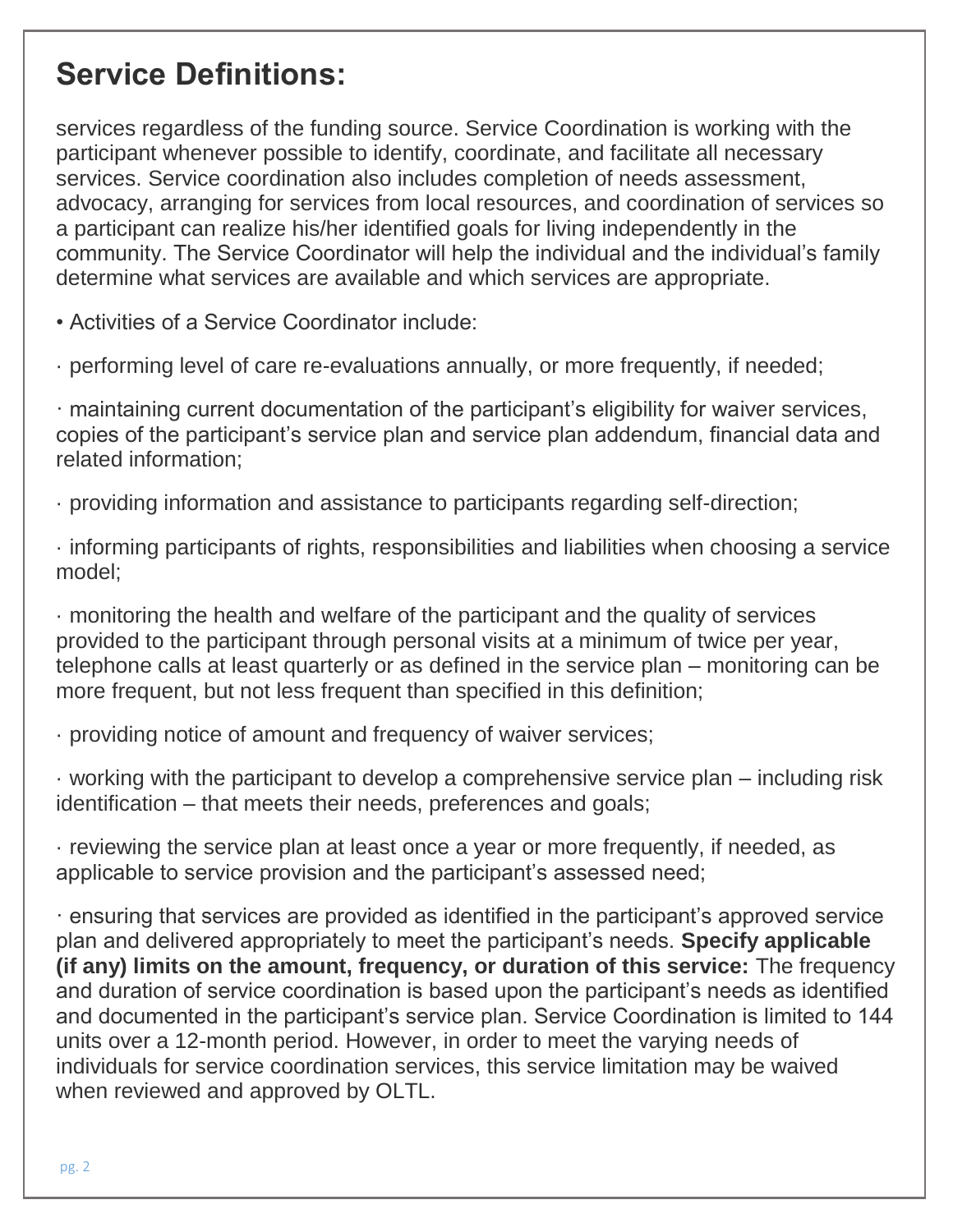(Definition taken from Application for a 1915 (c) Home and Community –Based Services waiver Aging waiver application 7/10/2012, with minor revision.)

**Service Definitions of other Aging Waiver Services, Services that a Service Coordinator may coordinate for an Aging Waiver consumer** (as found in the Aging Waiver application – 3/4/13)

### **Accessibility, Adaptations, Equipment, Technology and medical supplies-**

An item, piece of equipment, or product system, whether acquired commercially, modified, or customized, that is used to increase, maintain, or improve functional capabilities of participants. Items shall be specific to a participant's individual needs. Training to utilize adaptations, modifications and devices is included in the purchase as applicable. This service includes the following components:

• Accessibility adaptations to the participant's home, apartment, or other living arrangement in which the participant resides such as the participant's family's home, or the participant's friend's home, required by the participant's service plan, that are necessary to ensure the health, welfare and safety of the participant or that enable the participant to function with greater independence in the home and are permanently attached to an individual's fixed environment. This service includes selecting, designing, customizing or replacing accessibility adaptations; evaluating the construction, provision or installation of accessibility adaptations during the adaptation and re-adaptation process; and providing post-installation visual inspections and ensuring that participants accept and can use their accessibility adaptations. Such adaptations include: o The installation of ramps and railings, the installation of specialized electric and plumbing systems that are necessary to ensure the health and welfare of the participant and contribute to the participant's independence in everyday life, environmental and climate control units, automatic door openers and locks, speaker phones and intercom systems, special lighting devices, over-the-bed tables, stair glider, widening doorways and hallways, non-skid mats, stair strips and runners, wall protection strips and wall runners for wheelchairs, light switch adaptations or extensions, door knob extensions, smoke/fire alarm system adaptations; o Handrails and grab bars – such as those required in a bathroom, or in other areas of the home, modification of bathroom facilities, bath bench and bath lifts, stall adaptations – including roll-in showers and fixtures, fixture adaptations for sinks, showers or stoves, kitchen counter and cabinet modifications for participants who use wheelchairs; Rearrangement and new installation of plumbing, drains, electricity, and floor plans to permit least-cost, beneficial home modifications and assistive technology.

Rented property modifications must meet the following:

pg. 3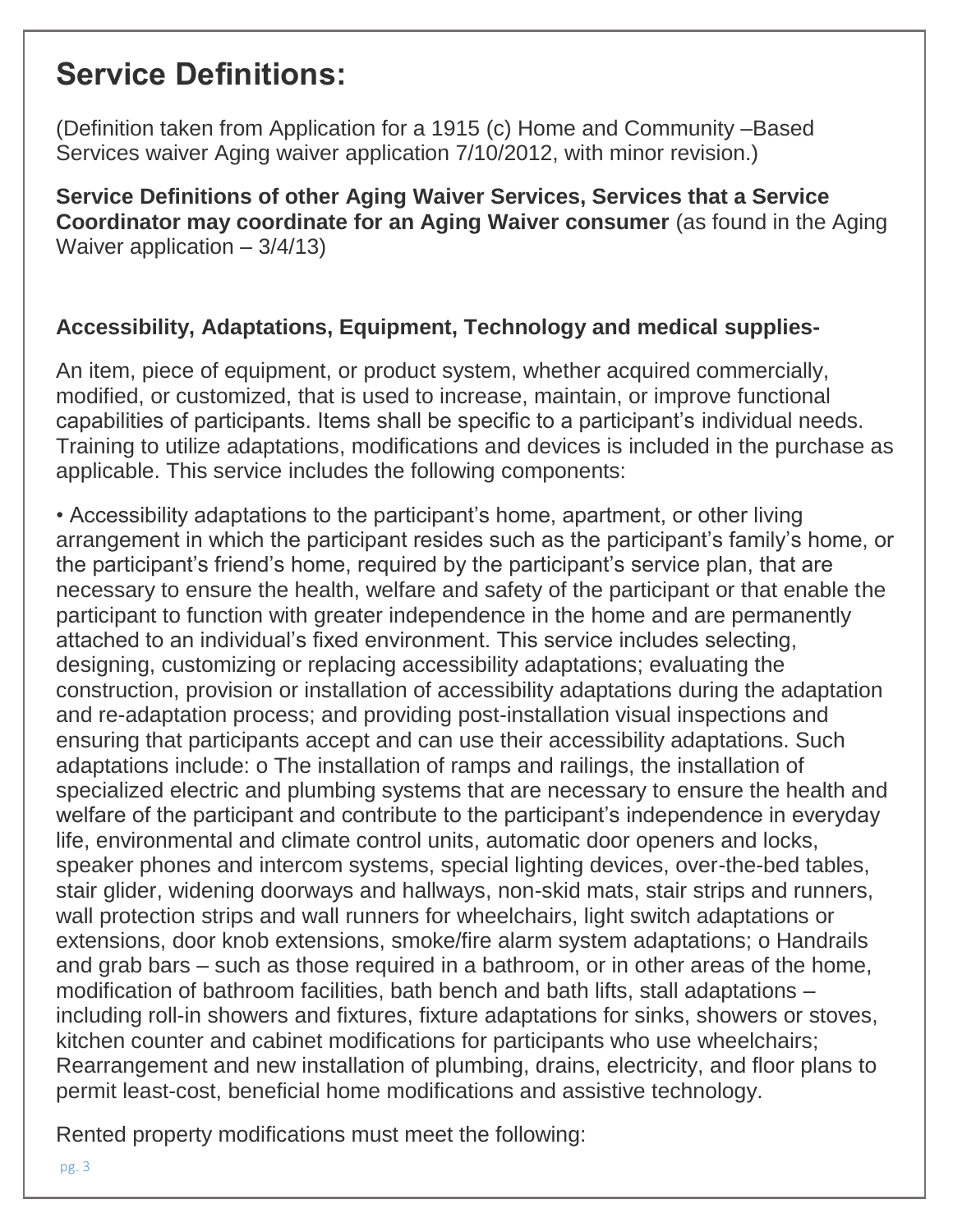• There is a reasonable expectation that the participant will continue to live in the home;

• Permission is secured from the property owner for the modification;

• Documentation of whether the owner will or will not require the home to be returned to its original state; and

• The landlord will not increase the rent because of repairs or other modifications approved by OLTL as a part of an individual's service plan. All items shall meet applicable standards of manufacture, design and installation. Services will be provided in accordance with applicable federal, state and local building codes.

Specialized medical equipment, technology and supplies include:

· devices, controls, or appliances, specified in the service plan, that enable participants to increase, maintain, or improve their ability to perform activities of daily living;

· devices, controls, or appliances that enable, increase, maintain, or improve the ability of the participant to perceive, control, or communicate with the environment in which they live;

· items necessary for life support or to address physical conditions along with ancillary supplies and equipment necessary to the proper functioning of such items;

· Such other durable and non-durable medical equipment not available under the Medicaid State Plan that is necessary to address participant functional capabilities; and

Necessary medical supplies not available under the Medicaid State Plan.

All items shall meet applicable standards of manufacture, design and installation.

### **Assistive technology service**-

Means a service that directly assists a participant in the selection, acquisition, or use of an assistive technology device.

Assistive technology service includes:

· The evaluation of the assistive technology needs of a participant, including a functional evaluation of the impact of the provision of appropriate assistive technology and appropriate services to the participant in the customary environment of the participant;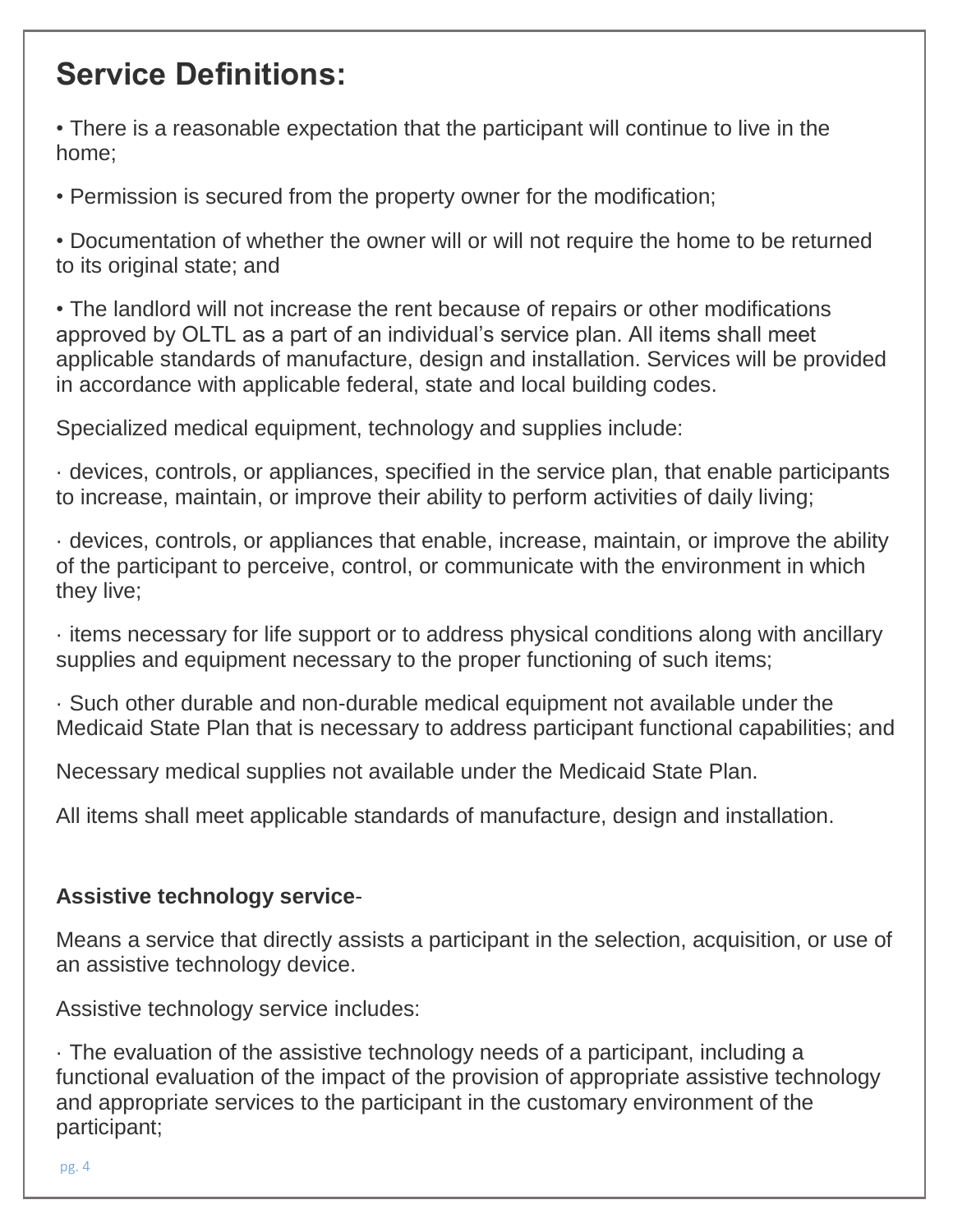· Services consisting of purchasing, leasing, or otherwise providing for the acquisition of assistive technology devices for participants;

· services consisting of selecting, designing, fitting, customizing, adapting, applying, maintaining, repairing, or replacing assistive technology devices;

· Training or technical assistance for the participant, or, where appropriate, the family members, guardians, advocates, or authorized representatives of the participant; and training or technical assistance for professionals or other individuals who provide services to, employ, or are otherwise substantially involved in the major life functions of participants.

All items shall meet the applicable standards of manufacture, design and installation.

Limits**:** Participants must access durable medical equipment and supplies and medical supplies through the Medicaid State Plan before seeking services through the Aging Waiver. The accessibility adaptations, equipment, technology and medical supplies reimbursed with waiver funds are in addition to any medical equipment and supplies furnished under the Medicaid State Plan and exclude those items that are not of direct medical or remedial benefit to the participant. Excluded are those adaptations or improvements to the home that are of general utility, and are not of direct medical or remedial benefit to the participant. Adaptations that add to the total square footage of the home are excluded from this service except when necessary to complete an adaptation (e.g., in order to improve entrance/egress to a residence or to configure a bathroom to accommodate a wheelchair). Any home accessibility adaptation that exceeds \$6,000 requires prior authorization by OLTL. Any specialized medical equipment, technology or supplies that exceed \$500 requires a review by the State Medicaid Agency program office. This service does not include TeleCare Services. The frequency and duration of this service are based upon the participant's needs as identified and documented in the participant's service plan. Accessibility Adaptations cannot be provided in residential settings which are owned and operated by a provider.

### **Adult Daily Living Services**-

Adult Daily Living services are comprehensive services provided to meet the personal care, social, nutritional, therapeutic and educational needs of individuals in a licensed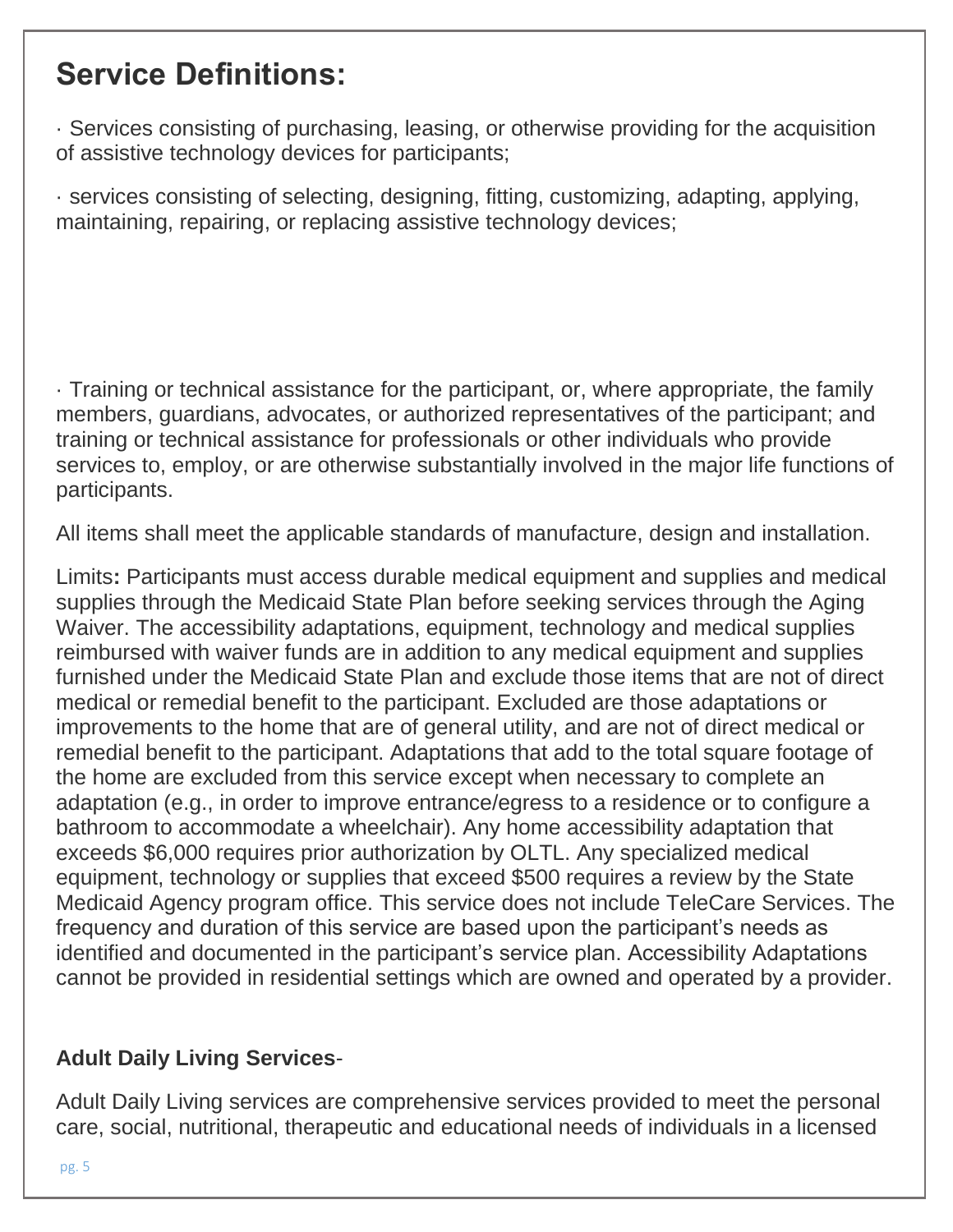center. The centers offer and are able to provide personal care services, day respite services, nursing services. Meals including special diets, individual health education sessions according to participant's care needs are included in this service. Meals as provided as part of the services shall not constitute a "full nutritional regimen" (3 meals per day). The center staff who provide the hands-on care to the individual, meet the minimum requirements of the service provider qualifications as if the services were stand-alone waiver services. The plan of care drives the services an individual receives while at the center. Adult daily living services can be provided as a full day or a half day Transportation for waiver individuals is included in the rate for providers that provide transportation.

The individualized service plan will account for the services provided in the adult daily living facility and in the community/individual's residence to ensure there is no duplication or excess of needed like-services. Adult Daily Living Services with transportation cannot be provided at the same time as Transportation.

### **Community Transition Services**-

Community Transition Services are one-time expenses for individuals that make the transition from an institution to their own home, apartment or family/friend living arrangement. The funds may be used to pay the necessary expenses for an individual to establish his or her basic living arrangement and to move into that arrangement. The following are categories of expenses that may be incurred:

• Equipment, essential furnishings and initial supplies. Examples—household products, dishes, chairs, tables;

- Moving expenses;
- Security deposits or other such one-time payments that are required to obtain or retain a lease on an apartment, home or community living arrangement;
- Set-up fees or deposits for utility or service access, Examples telephone, electricity, heating;

• Personal and environmental health and welfare assurances. Example – personal health maintenance supplies, personal items for inclement weather, pest eradication, allergen control, one-time cleaning prior to occupancy.

**Limits:** Community Transition Services are limited to an aggregate of \$4,000 per participant, per lifetime, as pre-authorized by OLTL. Expenditures may not include ongoing payment for rent.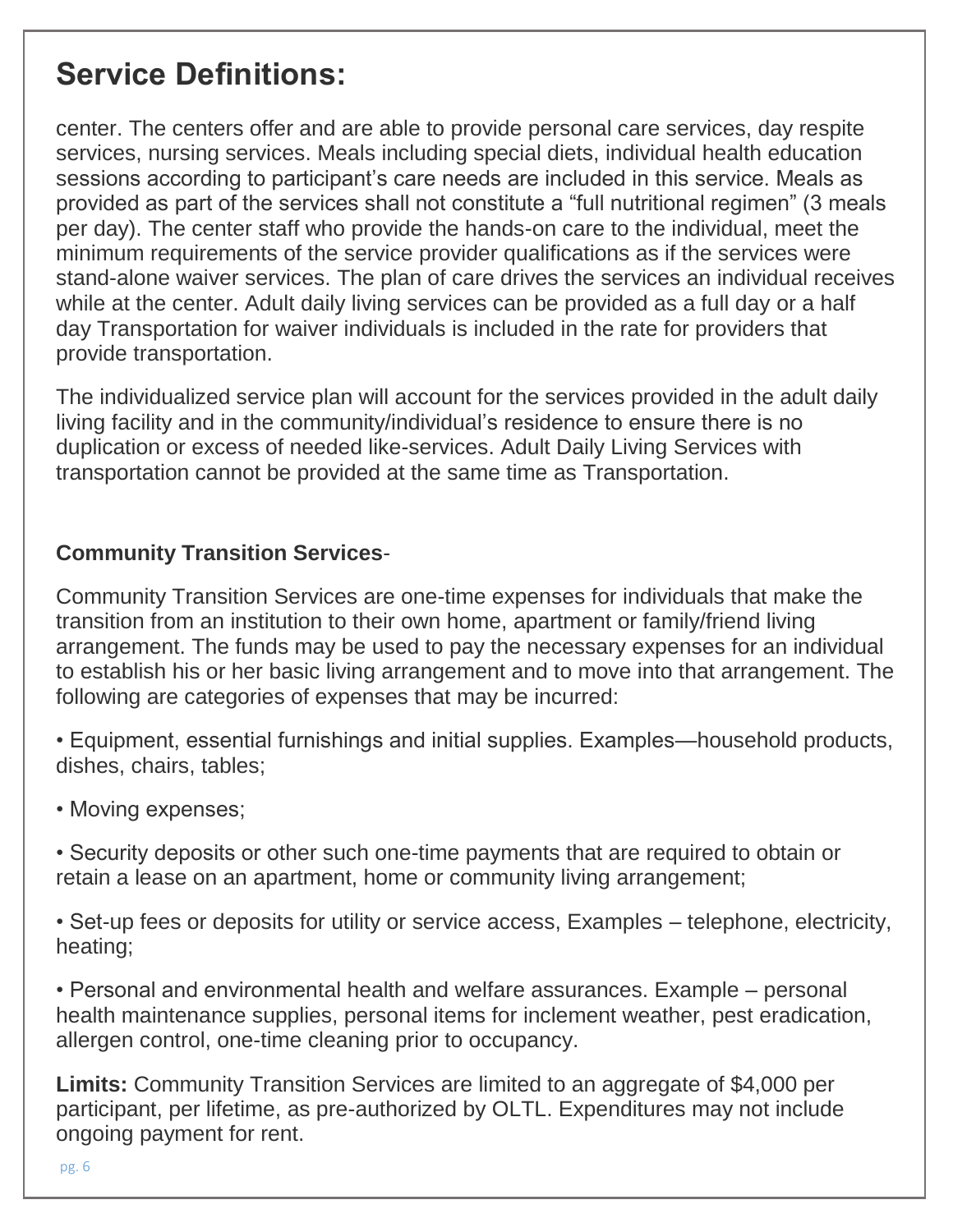### **Home Delivered Meals-**

The Home Delivered Meals service provides meals that meet at least 1/3 of the Dietary Reference Intakes (DRI) to people in their homes. This service is dependent on the nutritional needs and circumstances of the participant. Individuals may receive more than one meal per day but they cannot receive meals that constitute a "full nutritional regimen" (three meals per day). Meals may consist of hot, cold, frozen, dried, canned, fresh, or supplemental foods. Participants can receive either a hot, cold, frozen or shelf stable meal. Meals may be delivered as single meals or may be delivered in multiples, as long as the number of planned daily meals does not exceed two meals per day. Nutrition education is provided for home delivered meal participants at least quarterly. Nutrition screening must be completed for all new participants. All menus must be approved and signed by an approved dietitian. Participants are given a choice between all qualified providers in their service area. The transportation cost of delivery is included in this service.

**Limits:** Area Agencies on Aging and service providers may not solicit donations for Home Delivered Meals from waiver participants. The frequency and duration of this service are based upon the participant's needs as identified and documented in the participant's service plan.

### **FMS-**

Financial Management Services (FMS) provides financial, payroll, bill-payer services, orientation, and skills training and related functions for participants under the participant-directed models of service. These services assure that Medicaid funds used to provide services and supports outlined in the participant's Individual Support Plan are managed and paid appropriately as authorized and facilitate the employment of support workers by participants. The FMS provider must operate as either/or a Vendor Fiscal/Employer Agent, in accordance with Section 3504 of the IRS code and Revenue Procedure 70-6 and Proposed Notice 2003-70, or as a Government Fiscal/Employer Agent, in accordance with Section 3504 of the IRS code and Revenue Procedure 80-4 and Proposed Notice 2003-70. Under the Fiscal/Employer Agent model, the participant is the common law employer of the support providers he/she hires directly. The F/EA will obtain an Employer Identification Number (EIN) from the IRS to operate on behalf of the participant to withhold, report and pay state and federal income and unemployment taxes, broker workers compensation for participants' employees and ensure that all federal and state tax laws and labor law requirements are met.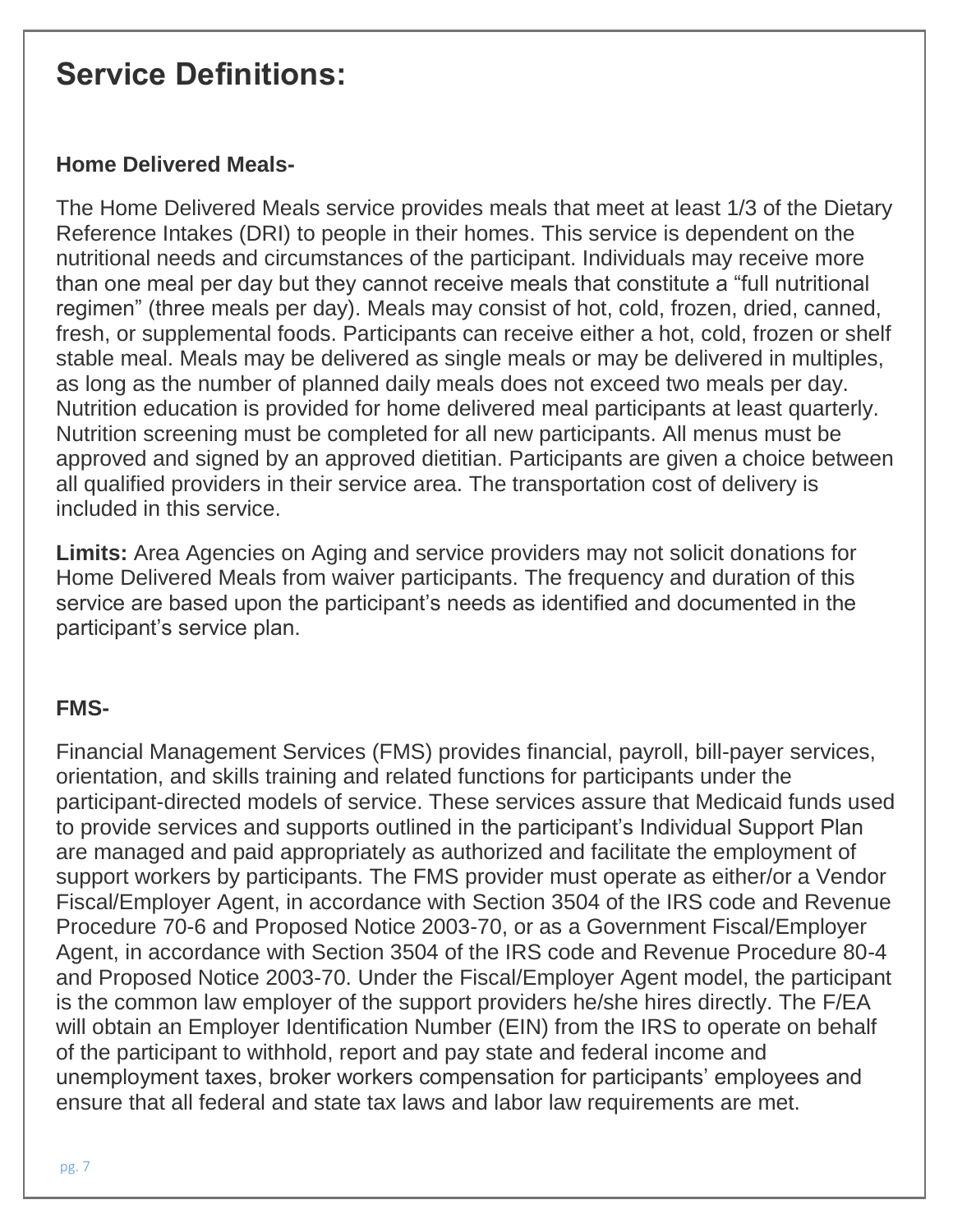When the F/EA is a direct service provider and/or Care Manager, F/EA activities must be separate and distinct from the service delivery functions of the organization. OLTL recognizes that there may be a potential conflict of interest when the F/EA that provided FMS is also providing other waiver services to the participant. OLTL provides a toll-free complaint line for participants to report concerns about their provider. Additional safeguards will be developed by OLTL as part of the Quality Improvement component of the work plan to ensure participants have the right and ability to select the provider of their choice.

Specifically, the FMS entity will complete the following:

• Enroll participants in FMS and apply for and receive approval from the IRS to act as an agent on behalf of the participant.

• Provide orientation and training to participants on required documentation for all directly hired support workers, including the completion of federal and state forms; the completion of timesheets; good hiring and firing practices; effective management of workplace injuries; and workers compensation; effective management and supervision practices

• Establish, maintain and process records for all participants and support workers with confidentiality, accuracy and appropriate safeguards

• Conduct criminal background checks and when applicable, child abuse clearances, on potential employees

• Assist participants in verifying support workers citizenship or alien status

• Distribute, collect and process support worker timesheets as verified and approved by the participant

• Prepare and issue support workers' payroll checks, as approved in the participant's Individual Support Plan

• Withhold, file and deposit federal, state and local income taxes in accordance with federal IRS and state Department of Revenue rules and regulations

• Broker workers' compensation for all support workers through the Pennsylvania State Insurance Fund (SWIF);

• Process all judgments, garnishments, tax levies, or any related holds on workers' pay as may be required by federal, state or local laws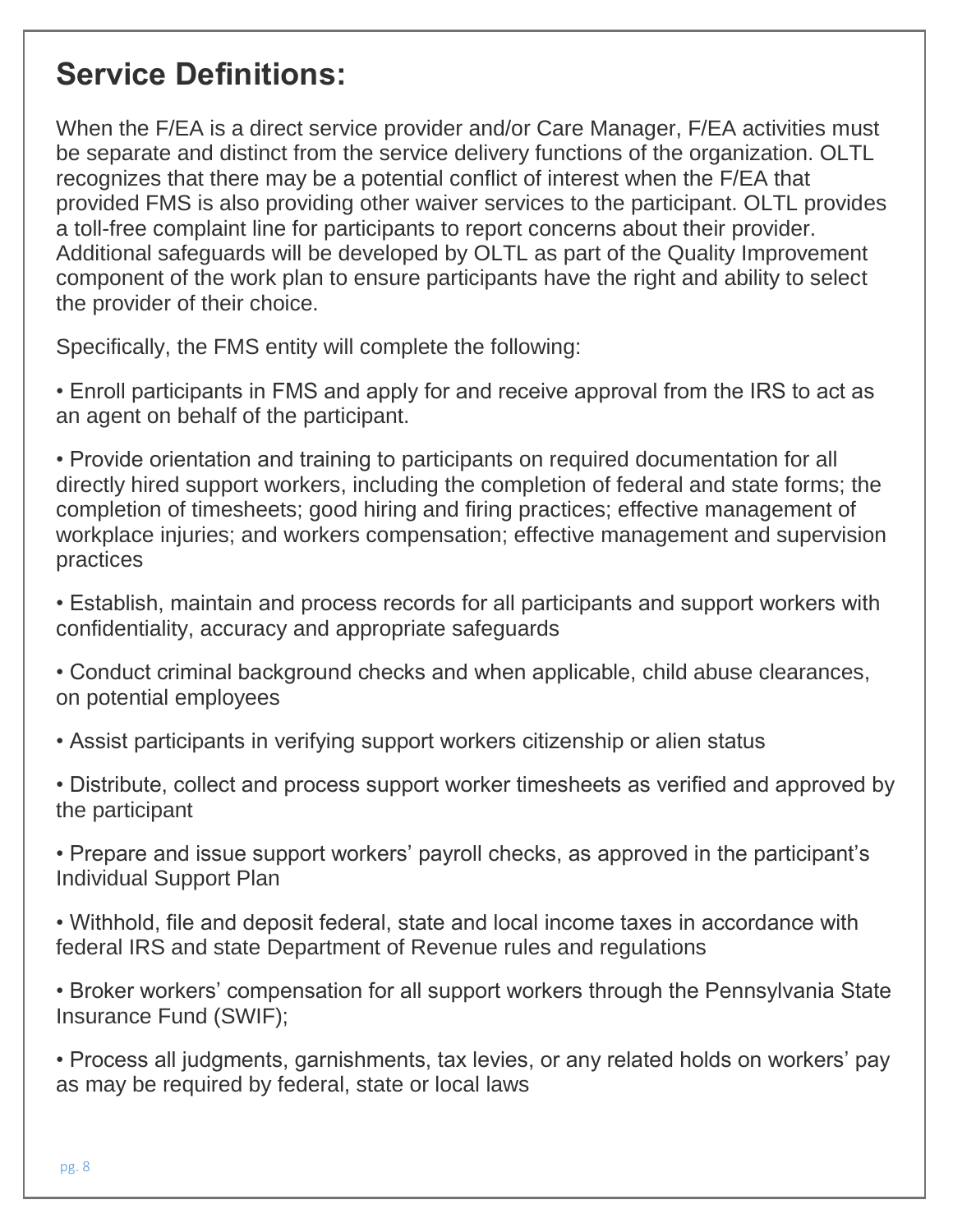• Prepare and disburse IRS Forms W-2's and/or 1099's, wage and tax statements and related documentation annually

. • Assist in implementing the state's quality management strategy related to FMS

• Establish an accessible customer service system for the participant and the Care Manager Limits of FMS**:** OLTL has secured one entity to provide Financial Management services in all OLTL waivers across the Commonwealth effective January 1, 2013. Waiver participants enrolled in the Aging Waiver who are self-directing some or all of their services will be transitioned to the selected vendor by January 1, 2013. Participants are assessed for services, frequency and duration based upon needs identified and documented in their service plan.

Financial Management Services is reimbursed on a per member per month basis with a one-time start-up fee for all new participants that enroll for Financial Management Services. The one-time start-up fee applies to new participants and will only be paid once in a lifetime per participant. The initial start-up fee covers the lengthy process of enrolling participants as a common law employee. The one-time start-up fee and the ongoing per member per month service fee may not be billed simultaneously.

### **Home Health Care-**

Home Health Care services must be provided by a home health aide who is supervised by a Registered Nurse (RN). The RN supervisor must reassess the participant situation bi-weekly. Home health care activities include: performing simple measurements and tests to monitor a participant's medical condition, assisting with ambulation, assisting with other medical equipment, assisting with exercises taught by an RN, Licensed Practical Nurse (LPN), or licensed physical therapist. Home Health Care services must be prescribed by a physician. Nursing – services must be performed by an RN or LPN. 49 PA Code Chapter 21 (State Board of Nursing) provides the following service definition for the practice of professional nursing, "Diagnosing and treating human responses to actual or potential health problems through such service as case finding, health teaching, health counseling, provision of care supportive to or restorative of life and well-being, and executing medical regimens as prescribed by a licensed physician or dentist. The term does not include acts of medical diagnosis or prescription of medical, therapeutic or corrective measures, except as may be authorized by rules and regulations jointly promulgated by the State Board of Medicine and the Board, which rules and regulations will be implemented by the Board." Services must be ordered by a physician and within the scope of the State's Nurse Practice Act and provided by a registered professional nurse, or licensed practical or vocational nurse under the supervision of a registered nurse licensed to practice in the state. The physician's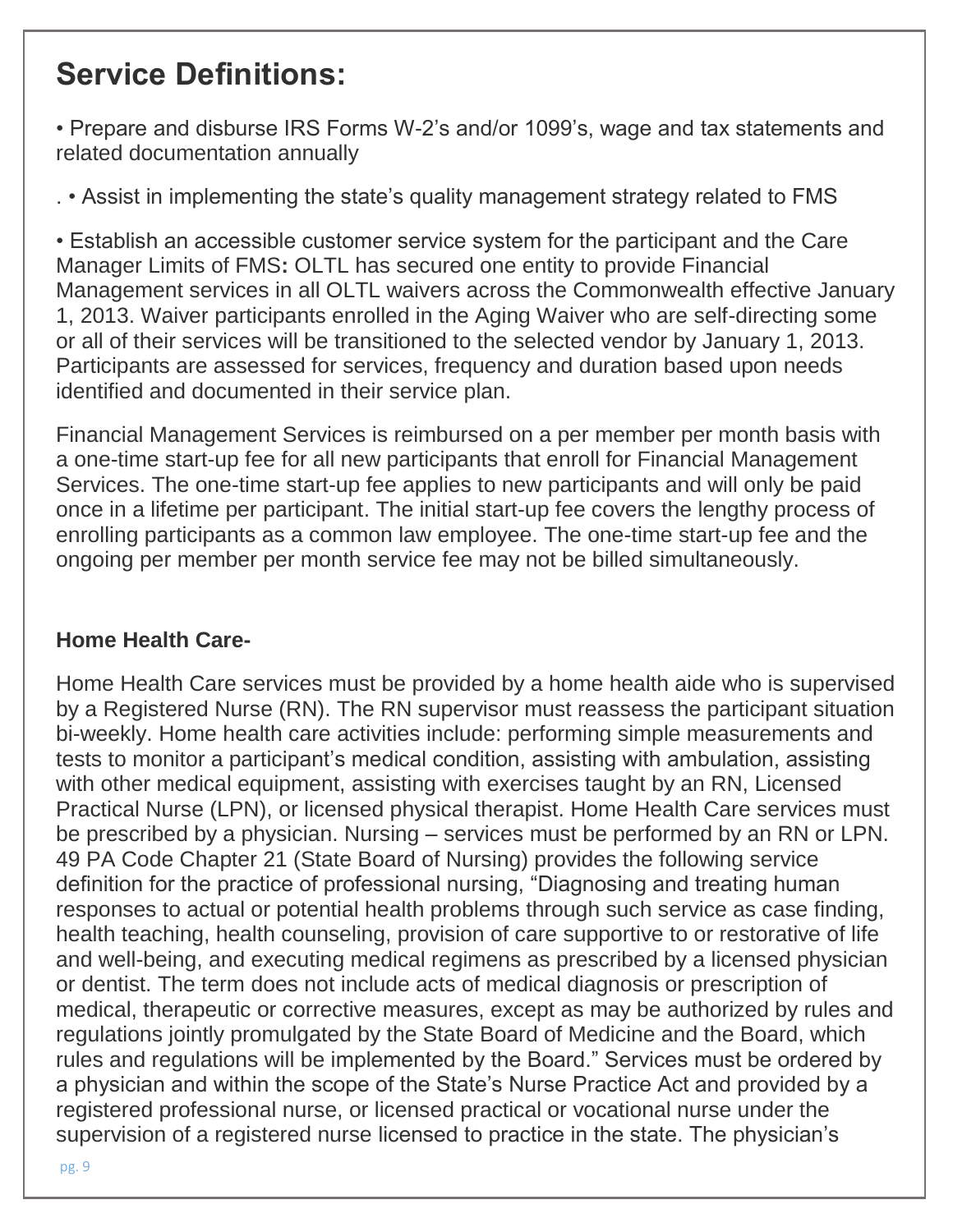order must be obtained every sixty (60) days for continuation of service. Skilled nursing is individual and can be continuous, intermittent, or part time based on individual's assessed need. Physical Therapy – services must be provided by a licensed physical therapist or physical therapist assistant as prescribed by a physician, and documented in the service plan. The physician's order must be obtained every sixty (60) days for continuation of service. Per the Physical Therapy Practice Act (63 P.S. §1301 et seq.), physical therapy means, "the evaluation and treatment of any person by the utilization of the effective properties of physical measures such as mechanical stimulation, heat, cold, light, air, water, electricity, sound, massage, mobilization, and the use of therapeutic exercises and rehabilitative procedures including training in functional activities, with or without assistive devices, for the purpose of limiting or preventing disability and alleviating or correcting any physical or mental conditions, and the performance of tests and measurements as an aid in diagnosis or evaluation of function." Occupational Therapy – services must be provided by an occupational therapist or occupational therapy aide and are direct services provided to assist individuals in the restoration of a skill that the individual previously had but lost. Services are provided as prescribed by a physician and outlined in a service plan. The physician's order must be obtained every sixty (60) days for continuation of service. The Occupational Therapy Practice Act (63 P.S. §1501 et seq.) defines occupational therapy as follows, "The evaluation of learning and performance skills and the analysis, selection and adaptation of activities for an individual whose abilities to cope with the activities of daily living, to perform tasks normally performed at a given stage of development and to perform essential vocational tasks which are threatened or impaired by that person's developmental deficiencies, aging process, environmental deprivation or physical, psychological, injury or illness, through specific techniques which include: (1) Planning and implementing activity programs to improve sensory and motor functioning at the level of performance for the individual's stage of development. (2) Teaching skills, behaviors and attitudes crucial to the individual's independent, productive and satisfying social functioning. (3) The design, fabrication and application of splints, not to include prosthetic or orthotic devices, and the adaptation of equipment necessary to assist patients in adjusting to a potential or actual impairment and instructing in the use of such devices and equipment. (4) Analyzing, selecting and adapting activities to maintain the individual's optimal performance of tasks to prevent disability." Speech and Language Therapy – services must be provided by a speech and language therapist and are direct services provided to assist individuals in the restoration of a skill that the individual previously had, but lost. Services are provided as prescribed by a physician and outlined in a service plan. The physician's order must be obtained every sixty (60) days for continuation of service. Speech and Language Therapy services include the evaluation, counseling, habilitation and rehabilitation of individuals whose communicative disorders involve the functioning of speech, voice or language, including the prevention, identification,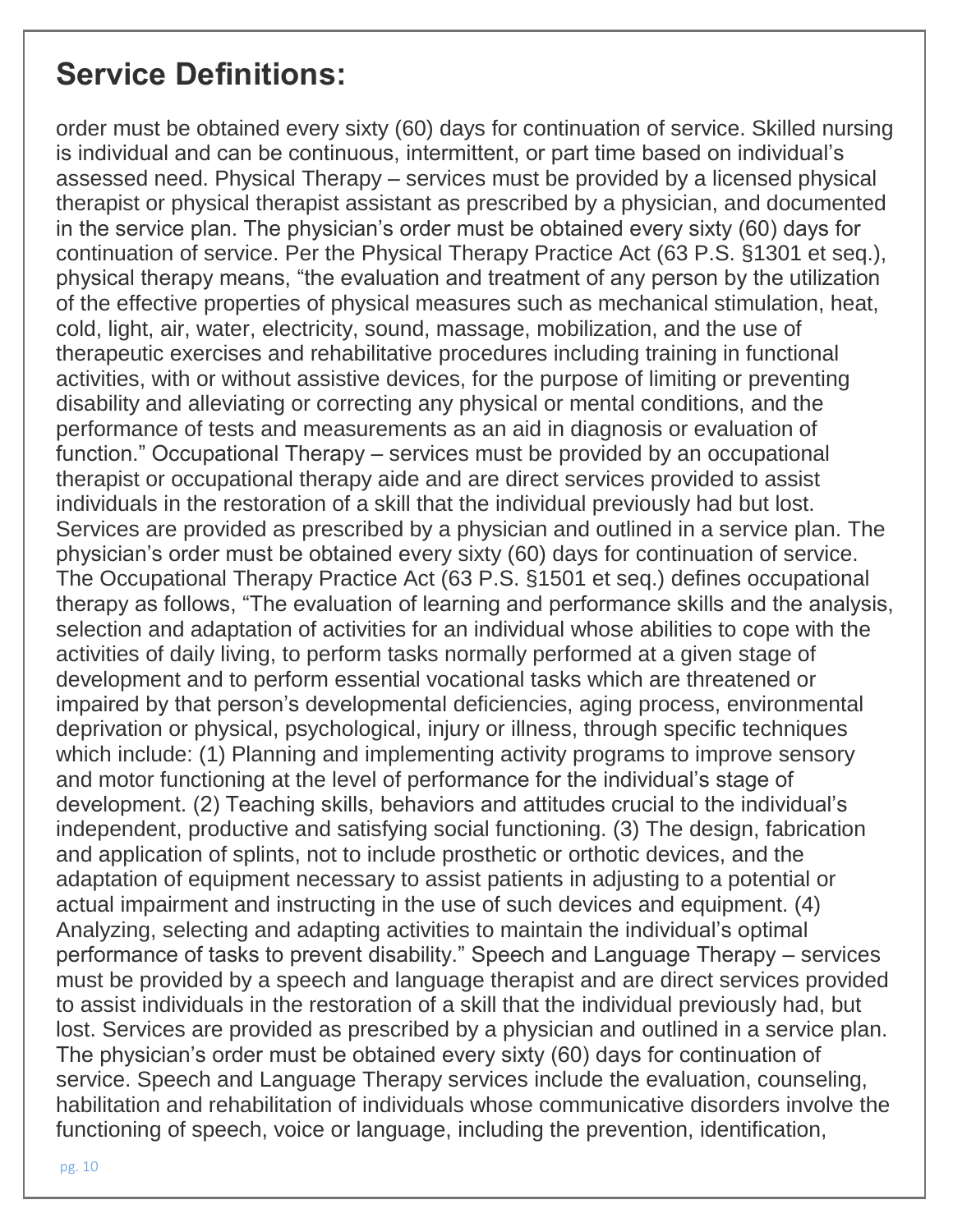examination, diagnosis and treatment of conditions of the human speech language system. Speech and Language Therapy services also include the examination for, and adapting and use of augmentative and alternative communication strategies. Home Health services may only be funded through the waiver when the services are not covered by the Medicaid State Plan or private insurance, due to service limitations or coverage exclusions.

Home Health Care Aide services cannot be provided simultaneously with Personal Assistance Services, Adult Daily Living Services, or Respite. The frequency and duration of this service is based upon the participant's needs as identified and documented in the participant's service plan.

### **Non-Medical Transportation**-

Non-Medical Transportation services are offered in order to enable waiver participants to gain access to waiver services and other community activities and resources as specified by the individualized service plan. This service is offered in addition to medical transportation services required under 42 CFR §440.170(a) (if applicable), and shall not replace them. Non-Medical Transportation services include personnel costs for drivers and others to transport a participant and/or the purchase of tickets or tokens to secure transportation for a participant.

**Limits:** Whenever possible, family, neighbors, friends, or community agencies which can provide this service without charge should be utilized. Medicaid State Plan transportation services will be used to access Medicaid State Plan services. The individual's service plan must document the need for waiver transportation services. Non-Medical Transportation does not pay for vehicle purchases, rentals or repairs. Transportation cannot be provided at the same time as Adult Daily Living Services with transportation.

#### **Personal Assistance Services-**

Personal Assistance Services are aimed at assisting the individual to complete tasks of daily living that would be performed independently if the individual had no disability.

These services include:

• Non-medical personal care (eating, bathing, dressing, personal hygiene), general household activities/chores (light housekeeping tasks, preparing meals, grocery shopping, laundry), cueing to prompt the participant to perform a task, and companion services to assist a functionally impaired individual who cannot be safely left alone;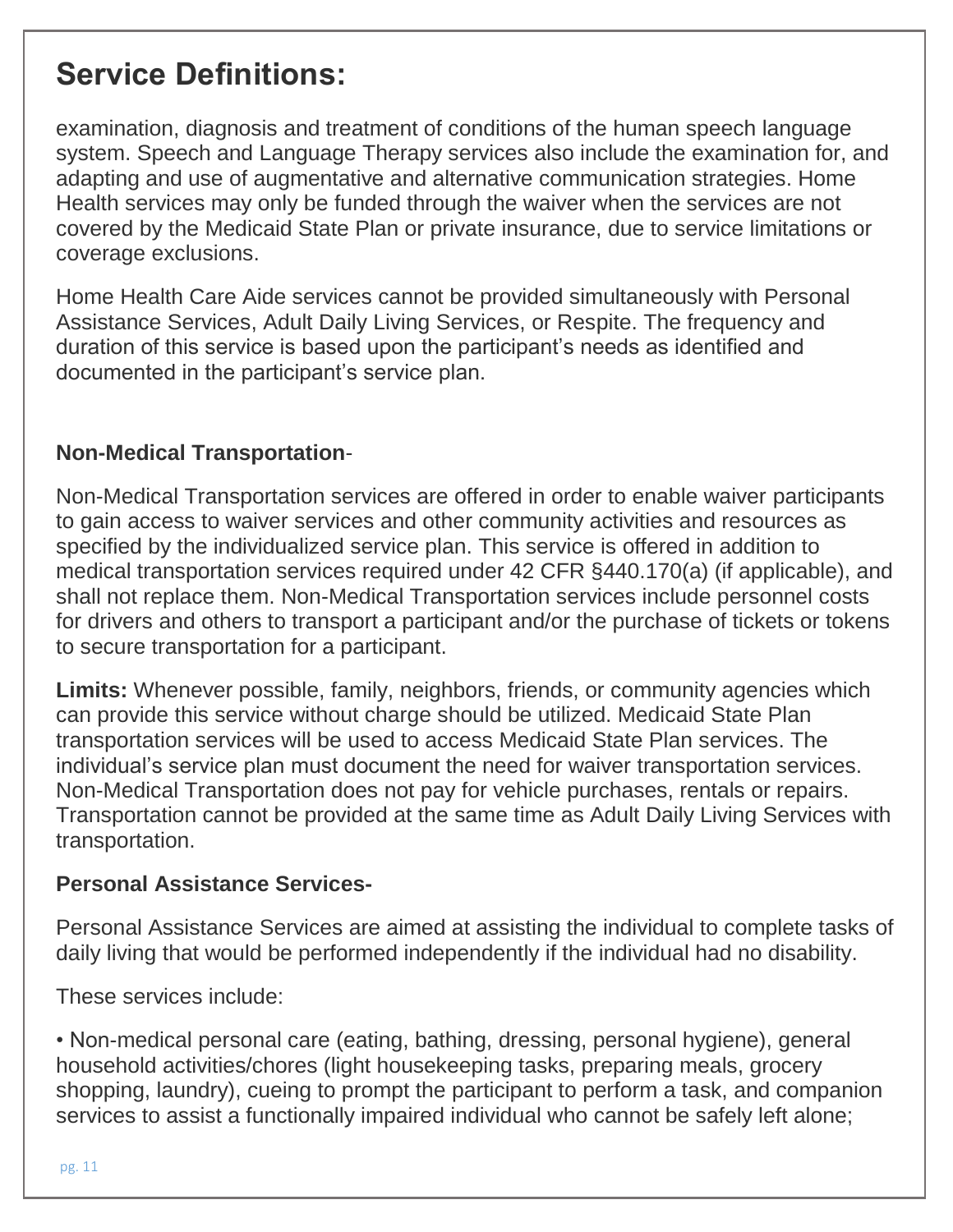• Health maintenance activities provided for the participant, such as bowel and bladder routines, ostomy care, catheter, wound care and range of motion as indicated in the individual's service plan;

• Routine wellness services enabling adequate nutrition, exercise, keeping of medical appointments and all other health regimens related to healthy living activities;

• Chore services needed to maintain the home in a clean, sanitary and safe environment, such as washing floors, windows and walls, and tacking down loose rugs and tiles;

• Overnight Personal Assistance Services provide intermittent or ongoing, awake, overnight assistance to a participant in their home for up to eight hours. Overnight Personal Assistance Services require awake-staff.

Limits**:** Personal Assistance Services may be provided to escort participants to community activities or access other services in the community and be billed as Personal Assistance Services. Costs incurred by the personal assistance workers are not reimbursable under the waiver as Personal Assistance Services. The scope of Personal Assistance Services may include performing incidental homemaker and chore services tasks. However, such activities may not comprise the entirety of the service. Chore services are provided only when neither the participant nor anyone else in the household is capable of performing or financially providing for them, and where no other relative, caregiver, landlord, community/volunteer agency, or third party payer is capable of or responsible for their provision. Personal Assistance Services cannot be provided simultaneously with Home Health Care Aide Services, Adult Daily Living Services, Non-Medical Transportation, Participant-Directed Community Supports, Participant-Directed Goods and Services, or Respite. The frequency and duration of this service are based upon the participant's needs as identified and documented in the individualized service plan.

### **Personal Emergency Response Services (PERS)-**

PERS is an electronic device which enables waiver participants to secure help in an emergency. The individual may also wear a portable "help" button to allow for mobility. The system is connected to the person's phone and programmed to signal a response center once a "help" button is activated. The response center is staffed by trained professionals, as specified. The PERS vendor must provide 24 hour staffing, by trained operators of the emergency response center, 365 days a year. Installation and maintenance are included in this service. All other medical equipment and supplies that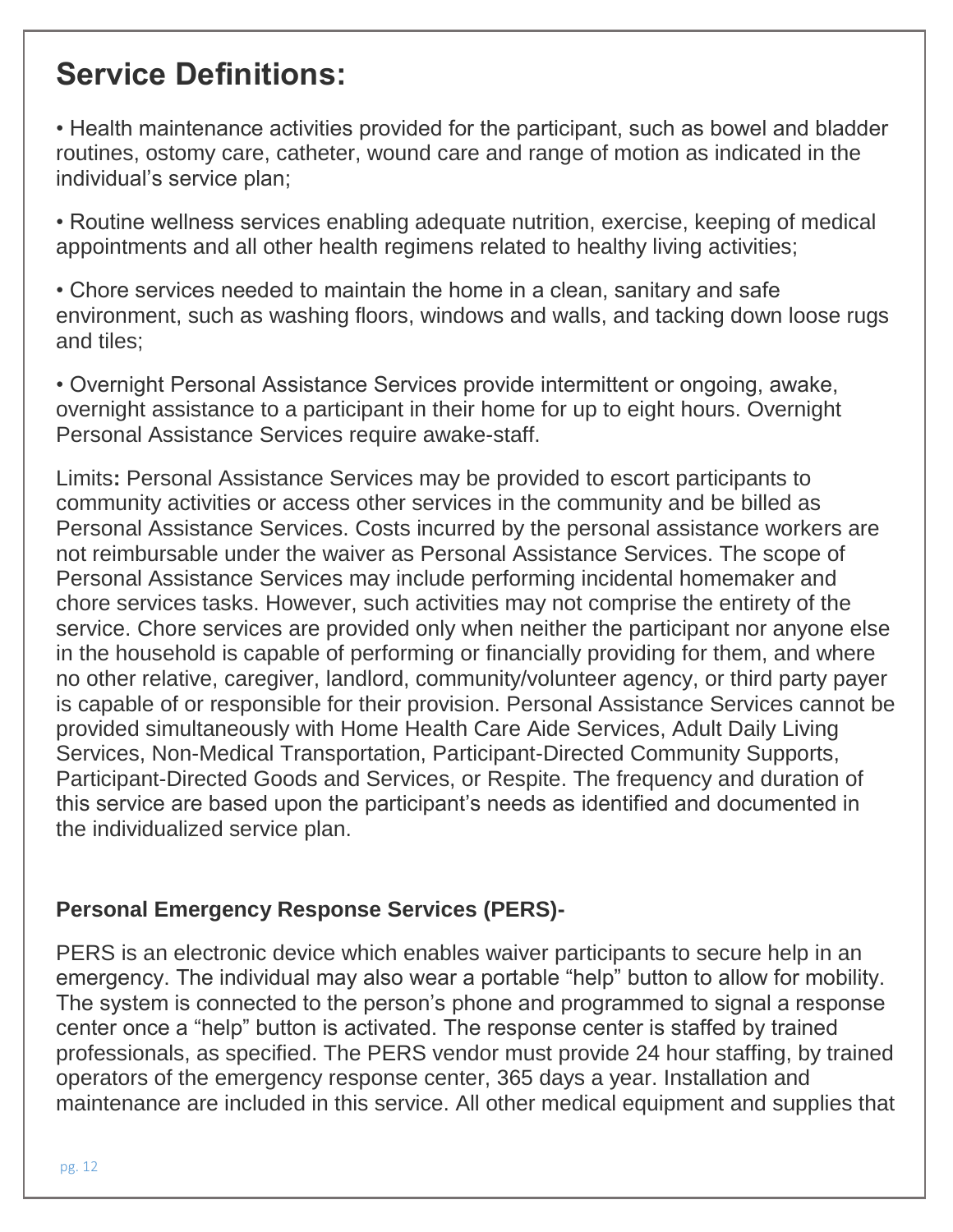will be of value to the participant to maintain safety in the home can be purchased using "Accessibility Adaptations, Equipment, Technology and Medical Supplies".

**Limits:** PERS services are limited to those individuals (1) who live alone, or who are alone for significant parts of the day and (2) have no regular caregiver for extended periods of time, or live with an individual that may be limited in their ability to access a telephone quickly when a participant has an emergency, and (3) who would otherwise require extensive routine monitoring and assistance. Smoke detectors cannot be billed under PERS. Smoke detectors must be billed under "Accessibility Adaptations, Equipment, Technology and Medical Supplies". PERS covers the actual cost of the service and does not include any additional administrative costs. The frequency and duration of this service are based upon the participant's needs as identified and documented in the participant's service plan.

### **Respite Services-**

Respite services are provided to support individuals on a short-term basis due to the absence or need for relief of those persons normally providing care. Federal and state financial participation through the waivers is limited to: 1) Services provided for individuals in their own home, or the home of relative, friend, or other family, or 2) Services provided in a Medicaid certified Nursing Facility. Room and board costs associated with respite care services that are provided in a facility approved (licensed or accredited) by the state that is not a private residence are reimbursable. Respite services furnished in a participant's home are provided in quarter hour units. Respite services may also be provided in a long-term care facility on a per diem basis. Respite services may be provided by a relative or family member as long as the relative or family member is not a legal guardian, power of attorney, or reside in the home.

**Limits**: Room and board costs are excluded from respite services when the service is provided in a setting that is not facility-based and approved by the state. Individuals are authorized for up to 14 consecutive days in an institutional facility. However, this may be increased up to 29 consecutive days, based on need and with the prior approval of the State Medicaid Agency program office. In-home Respite services cannot be provided simultaneously with Home Health Aide Services, Personal Assistance Services Participant-Directed Community Supports or Participant-Directed Goods and Services. The frequency and duration of this service are based upon the participant's needs as identified and documented in the participant's service plan.

#### **Telecare-**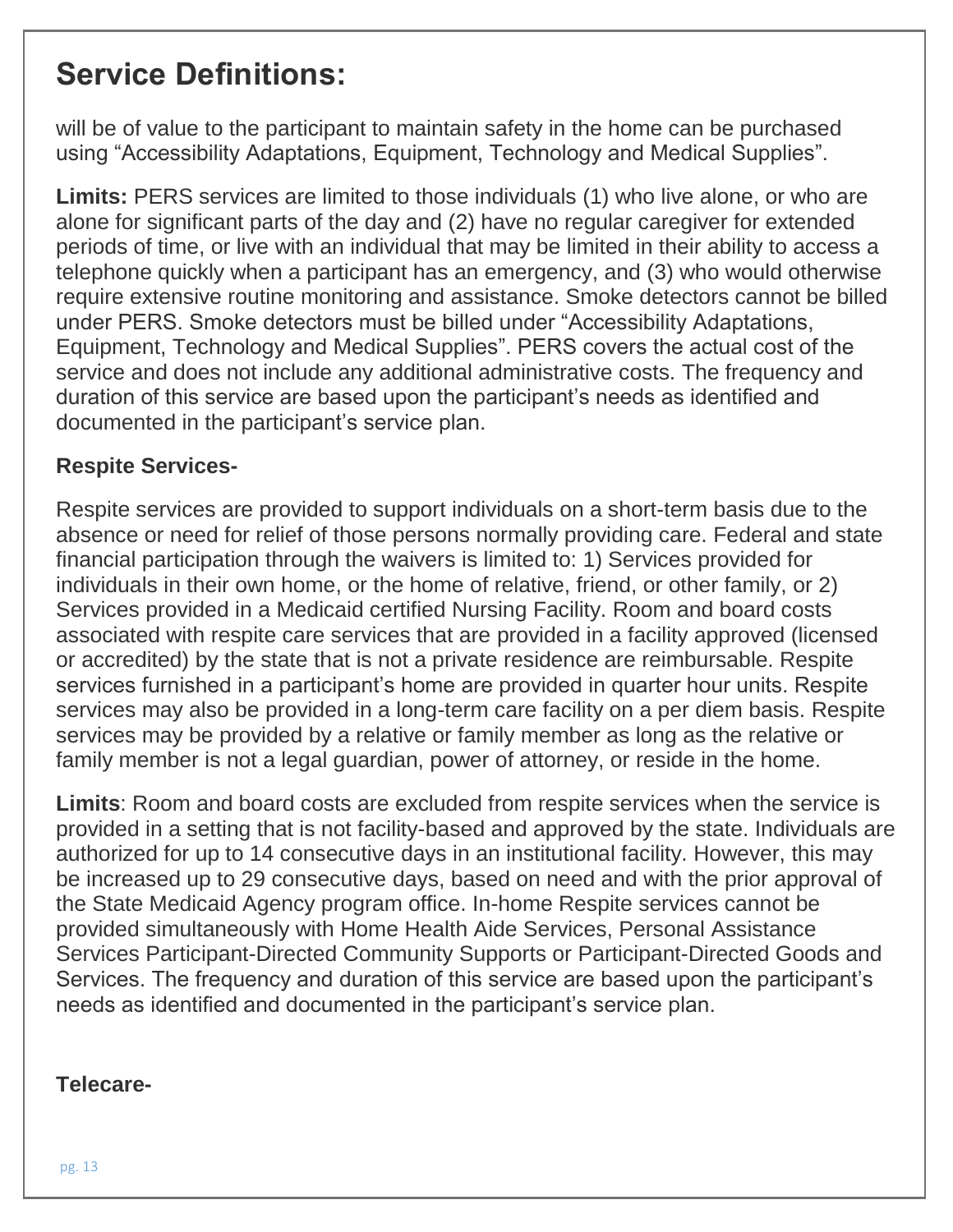TeleCare is a model of service that integrates social and healthcare services supported by innovative technologies to sustain and promote independence, quality of life and reduce the need for nursing home placement. By utilizing in-home technology, more options are available to assist and support individuals so that they can remain in their own homes and reduce the need for re-hospitalization.

TeleCare includes:

1) Health Status Measuring and Monitoring TeleCare Service,

· uses wireless technology or a phone line, including electronic communication between the participant and healthcare provider focused on collecting health related data, i.e., vital signs information such as pulse/ox and blood pressure that assists the healthcare provider in assessing the participant's condition, and providing education and consultation;

· must be ordered by a primary physician, physician assistant, or nurse practitioner;

· includes installation, daily rental, daily monitoring and training of the participant, their representative and/or employees who have direct participant contact;

· monitoring service activities must be provided by trained and qualified home health staff; and

· have a system in place for notification of emergency events to designated individuals.

2) Activity and Sensor Monitoring TeleCare Service,

· employs sensor-based technology on a 24 hour/7 day basis by remotely monitoring and passively tracking participants' daily routines and may report on the following: wake up times, overnight bathroom usage, bathroom falls, medication usage, meal preparation and room temperature;

· includes installation, monthly rental, monthly monitoring, and training of employees who have direct participant contact; and

· ensures there is a system in place for notification of emergency events to designated individuals.

3) Medication Dispensing and Monitoring TeleCare Services.

· assists participants by dispensing and monitoring medication compliance; and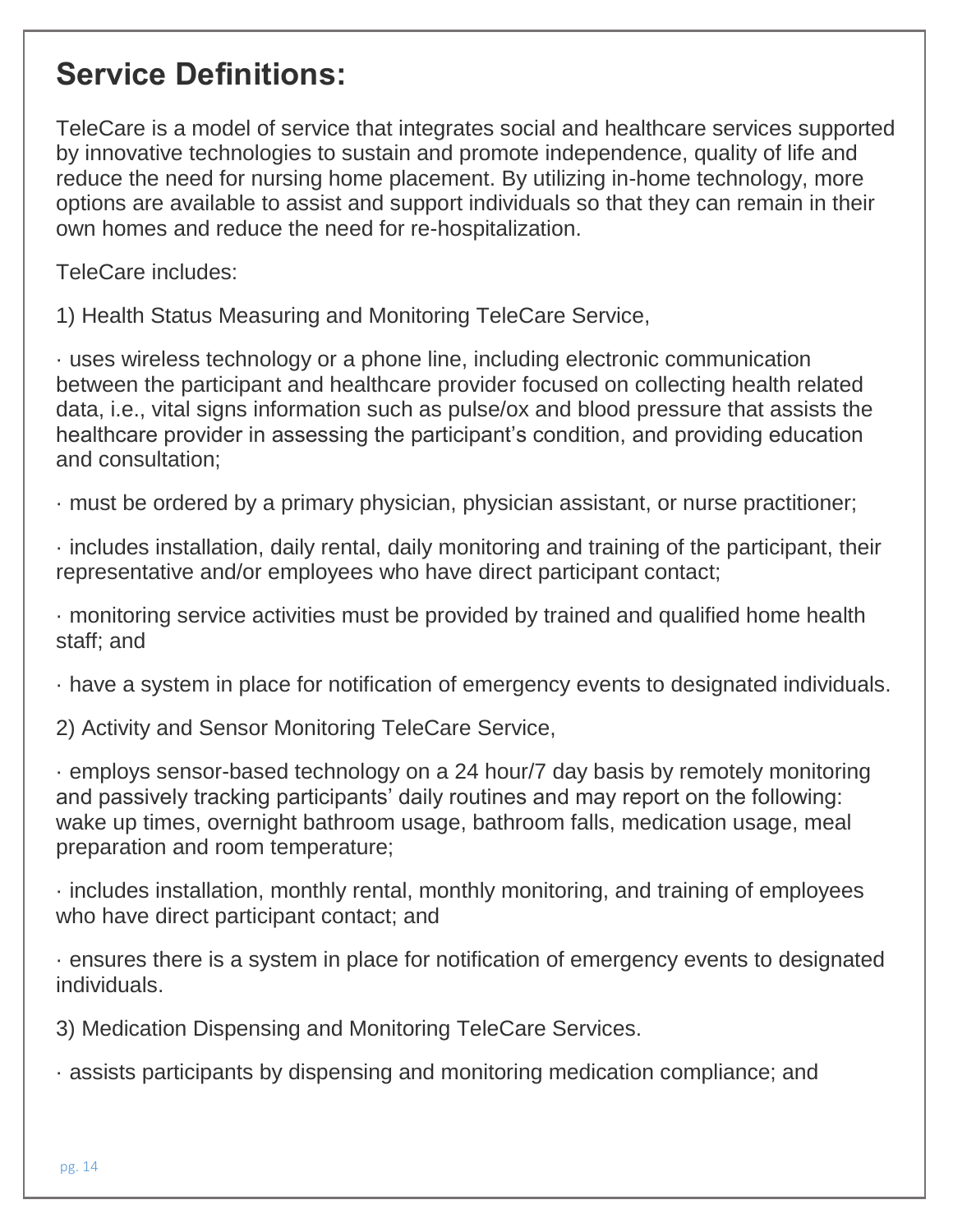· utilizes a remote monitoring system personally pre-programmed for each participant to dispense, monitor compliance and provide notification to the provider or family caregiver of missed doses or non-compliance with medication therapy.

All other medical equipment and supplies of value to the participant to maintain safety in the home can be purchased using "Accessibility Adaptations, Equipment, Technology and Medical Supplies".

Limits: Participants can only receive TeleCare services when they meet eligibility criteria specified in the state's published TeleCare Services policy guidance, and the services are not covered under Medicare or other third party resources. The Care Manager is responsible for verifying that third party limitations have been exhausted prior to funding services through the waiver. Documentation that the services are not available under another source of funding must be maintained in the individual's file and updated annually. If a participant only requires a medication dispenser unit and no monitoring services, the Medication Dispensing and Monitoring TeleCare Service will not be authorized under TeleCare. Medication dispensers without monitoring should be billed under "Accessibility Adaptations, Equipment, Technology and Medical Supplies". Medication dispensing services cannot be provided at the same time as Personal Assistance Services, Home Health Care Aide Services or in-home Respite Services. The frequency and duration of this service are based upon the participant's needs as identified and documented in the individualized service plan.

### **Therapeutic and Counseling Services-**

Therapeutic and counseling services are services that assist individuals to improve functioning and independence, are not covered by the State Medicaid Plan, and are necessary to improve the individual's inclusion in their community. Therapeutic and Counseling Services are provided by professionals and/or paraprofessionals in counseling and nutritional counseling. The service may include assessing the individual, developing a home treatment/support plan, training family members/staff and providing technical assistance to carry out the plan, and monitoring of the individual in the implementation of the plan. This service may be delivered in the individual's home or in the community as described in the service plan.

• Counseling services are provided to participants in order to resolve individual or social conflicts and family issues. While counseling services may include family members, the therapy must be on behalf of the participant and documented in his/her service plan. Services include initial consultation and ongoing counseling performed by a licensed psychologist, licensed social worker, or licensed professional counselor.